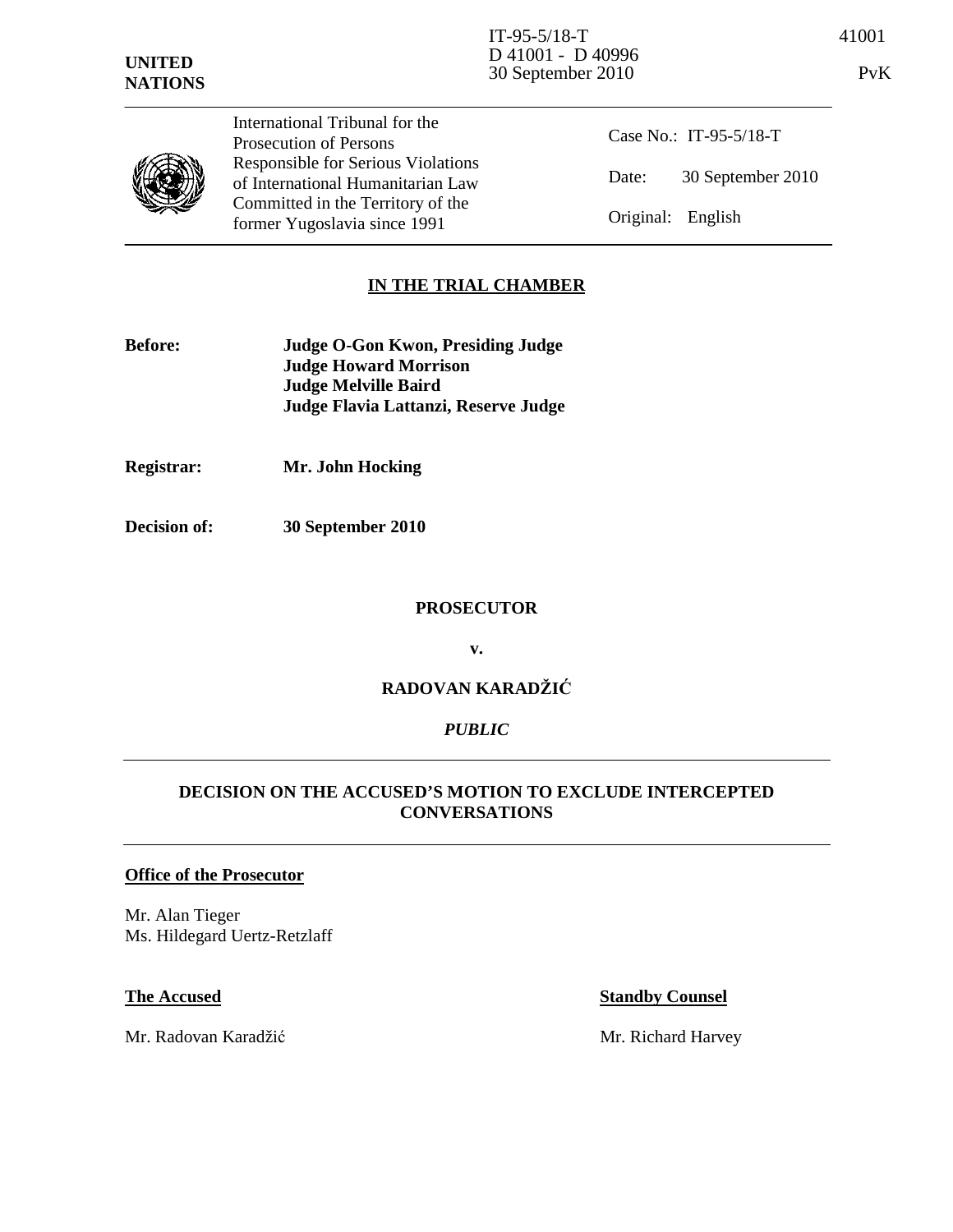41000

**THIS TRIAL CHAMBER** of the International Tribunal for the Prosecution of Persons Responsible for Serious Violations of International Humanitarian Law Committed in the Territory of the former Yugoslavia since 1991 ("Tribunal") is seised of the "Motion to Exclude Intercepted Conversations", filed by the Accused on 17 August 2010 ("Motion"), and hereby issues its decision thereon.

## **I. Background and Submissions**

1. On 19 October 2009, the Office of the Prosecutor ("Prosecution") filed its "First Motion for Judicial Notice of Documentary Evidence Related to the Sarajevo Component" ("First Motion") in which it requested the Chamber to take judicial notice of a number of documents, amongst which were 164 intercepts of telephone conversations involving various individuals, including the Accused, in the period relevant to the Indictment.<sup>1</sup> On 11 March 2010, the Accused filed his "Second Supplemental Response to Motion for Judicial Notice of Documents" ("Second Response") in which he objected to the admission of intercepted conversations on the grounds that they are "unreliable absent foundational testimony as to the manner and authority of the intercepts".<sup>2</sup> The Accused further argued that the intercepts were unlawful; particularly those taking place before the war, and should be excluded pursuant to Rule 95 of the Tribunal's Rules of Procedure and Evidence ("Rules").<sup>3</sup>

2. On 31 March 2010, the Chamber issued its "Decision on the Prosecution's First Motion for Judicial Notice of Documentary Evidence Related to the Sarajevo Component" ("First Decision") in which it held that "the admission of an intercept into evidence does not depend on whether it was obtained legally or illegally; rather, the Chamber must simply be satisfied that the requirements for admissibility of evidence provided by Rule 89 are met and that there are no grounds for exclusion under Rule 95".<sup>4</sup> Moreover, the Chamber noted that it "considers intercepts to be a special category of evidence given that they bear no indicia or authenticity or reliability on their face. […] [T]he authenticity and reliability of intercepts is established by further evidence, such as hearing from the relevant intercept operators or the participants in the

<sup>1</sup> First Motion, para. 1.

<sup>2</sup> Second Response, para. 2. On 23 December 2009, the Accused filed his "Response to Prosecution Motion for Judicial Notice of Documents and Motion for Further Extension of Time" ("First Response") in which he provided a partial response to the Prosecution's First Notice. The Accused was then granted additional time in which to file the Second Response.

<sup>3</sup> Second Response, para. 2.

<sup>4</sup> First Decision, para. 10 citing *Prosecutor v. Staniši*ć *and Župljanin*, Case No. IT-08-91-T, Decision Denying the Stanišić Motion for Exclusion of Recorded Intercepts, 16 December 2009, para. 14; *Prosecutor v. Br*ñ*anin*, Case. No. IT-99-36-T, Decision on the Defence "Objection to Intercept Evidence" ("*Br*ñ*anin* Decision") 3 October 2003, paras. 53–55.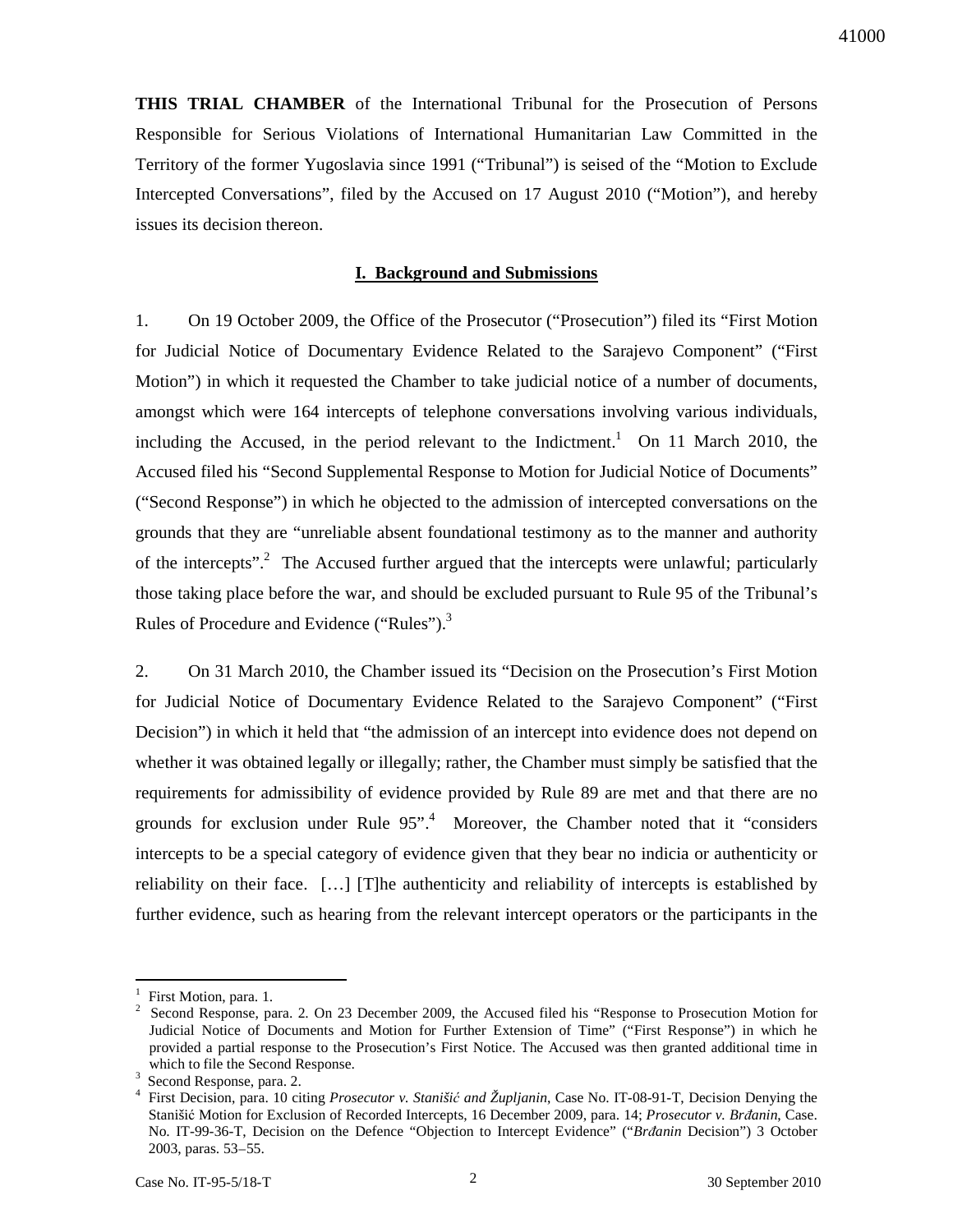intercepted conversation themselves."<sup>5</sup> On 1 July 2010, during the testimony of Momčilo Mandić, the Accused objected to the admission of two intercepts pursuant to Rule 95, $6$  at which time the Accused's legal adviser, Peter Robinson, stated that "if for some reason we don't feel that we've made all of the arguments under Rule 95 that we would like to, we can make a written submission".<sup>7</sup>

3. In the Motion, the Accused moves, pursuant to Rule 95, for the exclusion from the record of all pre-war intercepted conversations obtained by the Bosnian government on the grounds that they were intercepted in violation of Bosnian law and universal principles of the right to privacy.<sup>8</sup> The Accused argues that their admission would be antithetical to the integrity of the proceedings, would violate the privacy of Bosnia's citizens, and would reward "ethnic divisionism".<sup>9</sup> The Accused maintains that the Chamber has not yet had the opportunity to consider in detail arguments related to the illegality of the intercepted conversations in this case, and whether such illegality rises to the level whereby the evidence should be excluded pursuant to Rule  $95<sup>10</sup>$  Moreover, he argues that previous Trial Chambers have only examined whether certain intercepted conversations should be excluded on the sole basis of their illegality.<sup>11</sup>

4. On 30 August 2010, the Prosecution filed the "Prosecution Response to Accused's Motion to Exclude Intercepted Conversations" ("Response") in which it argues that the Motion should be dismissed as an abuse of process in that the principle of *res judicata* prevents the Accused from seeking to relitigate the application of Rule 95 to evidence of intercepted telephone conversations.<sup>12</sup> In the alternative, the Prosecution argues that the Motion should be dismissed on the merits because the Accused has failed to establish either that the intercepts were obtained illegally or that any illegality would render them inadmissible pursuant to Rule  $95^{13}$ 

5. On 6 September 2010, the Chamber issued its "Decision on the Accused's Motion for Leave to Reply: Intercepted Conversations" in which it granted the Accused leave to reply to the Prosecution's Response. On 6 September 2010, the Accused filed his "Reply Brief: Motion to Exclude Intercepted Conversations" ("Reply") in which he argues that because none of the intercepts now challenged were admitted pursuant to the Chamber's First Decision, the Chamber

<sup>5</sup> First Decision, para. 9.

<sup>6</sup> Hearing of 1 July 2010 (T. 4476–4477).

<sup>7</sup> Hearing of 1 July 2010 (T. 4477–4478).

<sup>8</sup> Motion, para. 1.

<sup>9</sup> Motion, paras. 13, 24.

<sup>&</sup>lt;sup>10</sup> Motion, para. 2.

<sup>&</sup>lt;sup>11</sup> Motion, para. 24.

<sup>12</sup> Response, para. 1

<sup>&</sup>lt;sup>13</sup> Response, para. 2.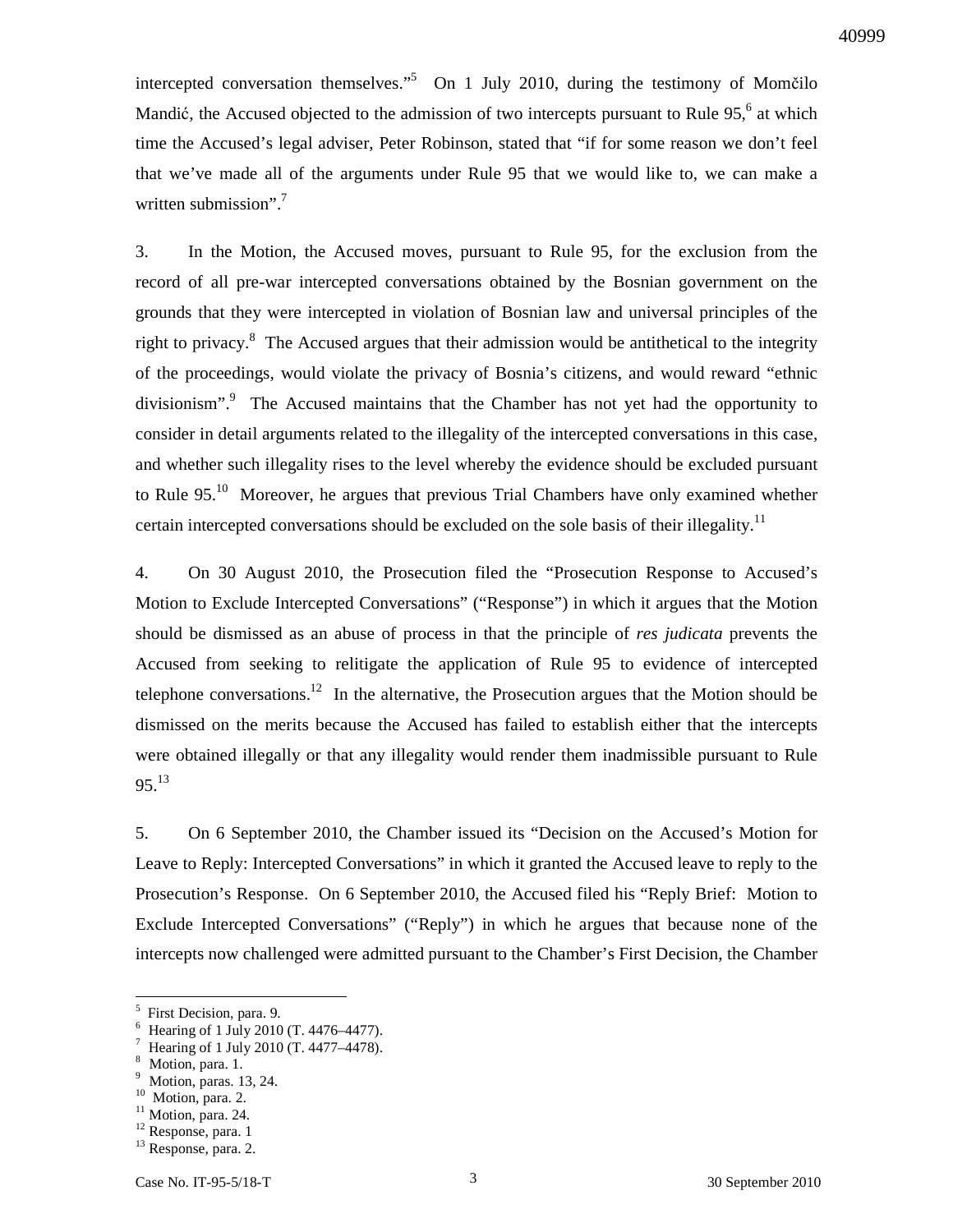should consider his arguments on the merits, rather than under the standard for reconsideration.<sup>14</sup> In addition, the Accused further details his arguments on the merits.<sup>15</sup>

### **II. Applicable Law**

6. The admission of evidence before this Tribunal is governed primarily by Rules 89 and 95 of the Rules. Rule 89(C) provides that a Chamber "may admit any relevant evidence which it deems to have probative value". Rule 89(D) provides that a Chamber "may exclude evidence if its probative value is substantially outweighed by the need to ensure a fair trial". Further, pursuant to Rule 95, evidence is not admissible if "obtained by methods which cast substantial doubt on its reliability or if its admission is antithetical to, and would seriously damage, the integrity of the proceedings".

7. It is well-settled that the approach adopted in Rule 89(C) is one which favours the admission of evidence so long as it is relevant and is deemed to have probative value which is not substantially outweighed by the need to ensure a fair trial.<sup>16</sup> Accordingly, the Chamber must balance the fundamental rights of the accused with the essential interests of the international community in the prosecution of persons charged with serious violations of international humanitarian  $law<sup>17</sup>$  Additionally, the Chamber need not consider whether evidence was obtained in conformity with the law of a particular domestic jurisdiction when determining its admissibility.<sup>18</sup> Rule 89(A) provides that "a Chamber [...] shall not be bound by national rules of evidence", and Rule 89(B) states that "a Chamber shall apply rules of evidence which will best favour a fair determination of the matter before it and are consonant with the spirit of the Statute and the generally principles of law".

8. Tribunal jurisprudence is clear that evidence obtained illegally is not, *a priori*, inadmissible, but rather that the manner and surrounding circumstances in which the evidence was obtained, as well as its reliability and effect on the integrity of the proceedings, will determine its admissibility.<sup>19</sup> Accordingly, in applying Rule 95, the Chamber must consider all

<sup>&</sup>lt;sup>14</sup> Reply, paras. 3-4.

 $15$  Reply, paras. 7–11.

<sup>16</sup>*Prosecutor v. Haraqija and Morina*, Case No. 04-84-R77.4, Decision on Morina and Haraqija Request for a Declaration of Inadmissibility and Exclusion of Evidence ("*Morina* Decision"), 27 November 2008, para. 12; *Prosecutor v. Blagojevi*ć *and Joki*ć, Case No. IT-02-60-T, Decision on the Admissibility into Evidence of Intercept-Related Materials ("*Blagojevi*ć Decision"), 19 December 2003, para. 15; *Br*ñ*anin* Decision, para. 62; *Prosecutor v. Br*ñ*anin and Tali*ć, Case No. IT-99-36-T, Order on the Standards Governing the Admission of Evidence, 15 February 2002, para. 11; *Prosecutor v. Delali*ć *et al.*, Case No. IT-96-21-T, Decision on the Motion of the Prosecution for the Admissibility of Evidence, 19 January 1998, para. 16.

<sup>&</sup>lt;sup>17</sup> *Brđanin* Decision, para. 61.

<sup>18</sup> *Prosecutor v. Haraqija and Morina*, Case No. IT-04-84-R77.4-A, Judgement ("*Morina* Judgement"), 23 July 2009, para. 24.

<sup>&</sup>lt;sup>19</sup> Brđanin Decision, para. 55.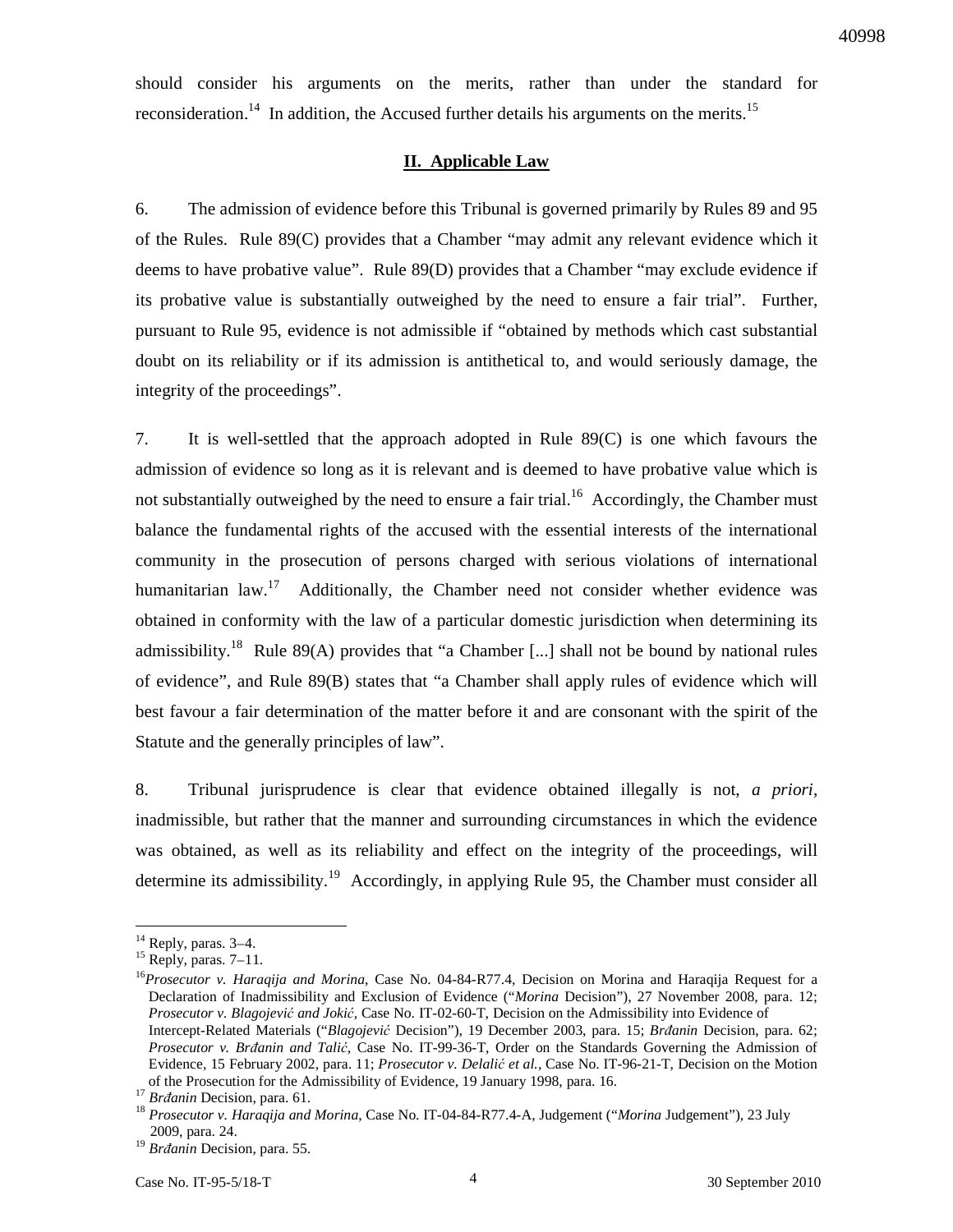relevant circumstances and only exclude evidence if the integrity of the proceedings would otherwise be seriously damaged. $^{20}$ 

## **III. Discussion**

9. As stated above, the Accused argues that the Chamber must exclude the proffered intercept evidence from the record not simply because it was obtained illegally, but because such illegality rises to a level which warrants exclusion of evidence pursuant to Rule  $95.^{21}$ Specifically, the Accused contends that the intercepts are illegal because, by failing to inform the Presidency of Bosnia and Herzegovina pursuant to Bosnian law, the authorities conducting the interceptions bypassed important procedural safeguards as part of a deliberate plan to use the organs of a multi-ethnic State against a single ethnic group.<sup>22</sup> The Accused refers to several instances where Trial Chambers have excluded evidence involving accused persons and obtained in violation of procedural safeguards set forth by the Tribunal, such as statements or transcripts of suspect interviews, and argues that the same position should be adopted regarding conversations with an accused which are intercepted electronically.<sup>23</sup>

10. The Chamber considers the Accused's interpretation of the Rules and of the Tribunal's jurisprudence to be misplaced. Contrary to the Accused's submissions, Rule 95 does not serve to exclude evidence based on violations of procedural safeguards set forth in domestic law. In his analysis of Tribunal jurisprudence, the Accused fails to demonstrate how the admission of evidence allegedly obtained in contravention of Bosnian domestic law by Bosnian authorities would be so grave so as to result in damaging the integrity of the proceedings before the Chamber. In light of the Tribunal's mandate to prosecute persons allegedly responsible for serious violations of international humanitarian law, it would be inappropriate to exclude relevant and probative evidence due to procedural considerations, as long as the fairness of the trial is guaranteed. $^{24}$ 

11. The Chamber does not consider that admitting intercepts of conversations involving the Accused that may have been obtained in contravention of domestic law would violate the Accused's right to privacy to such an extent that the integrity of these proceedings would be damaged. As acknowledged by the Accused, the fundamental right to privacy is not absolute,

 $\overline{a}$ <sup>20</sup> *Br*ñ*anin* Decision, para. 61; *Prosecutor v. Kordi*ć *and* Č*erkez*, Case No. IT-95-14/2-T, T. 13670.

<sup>&</sup>lt;sup>21</sup> Motion, para. 2.

 $22$  Motion, paras. 15, 24.

 $23$  Motion, paras. 25–28.

<sup>&</sup>lt;sup>24</sup> Brđanin<sup>D</sup>ecision, paras. 63(7), 63(8); see also Statute, preamble.